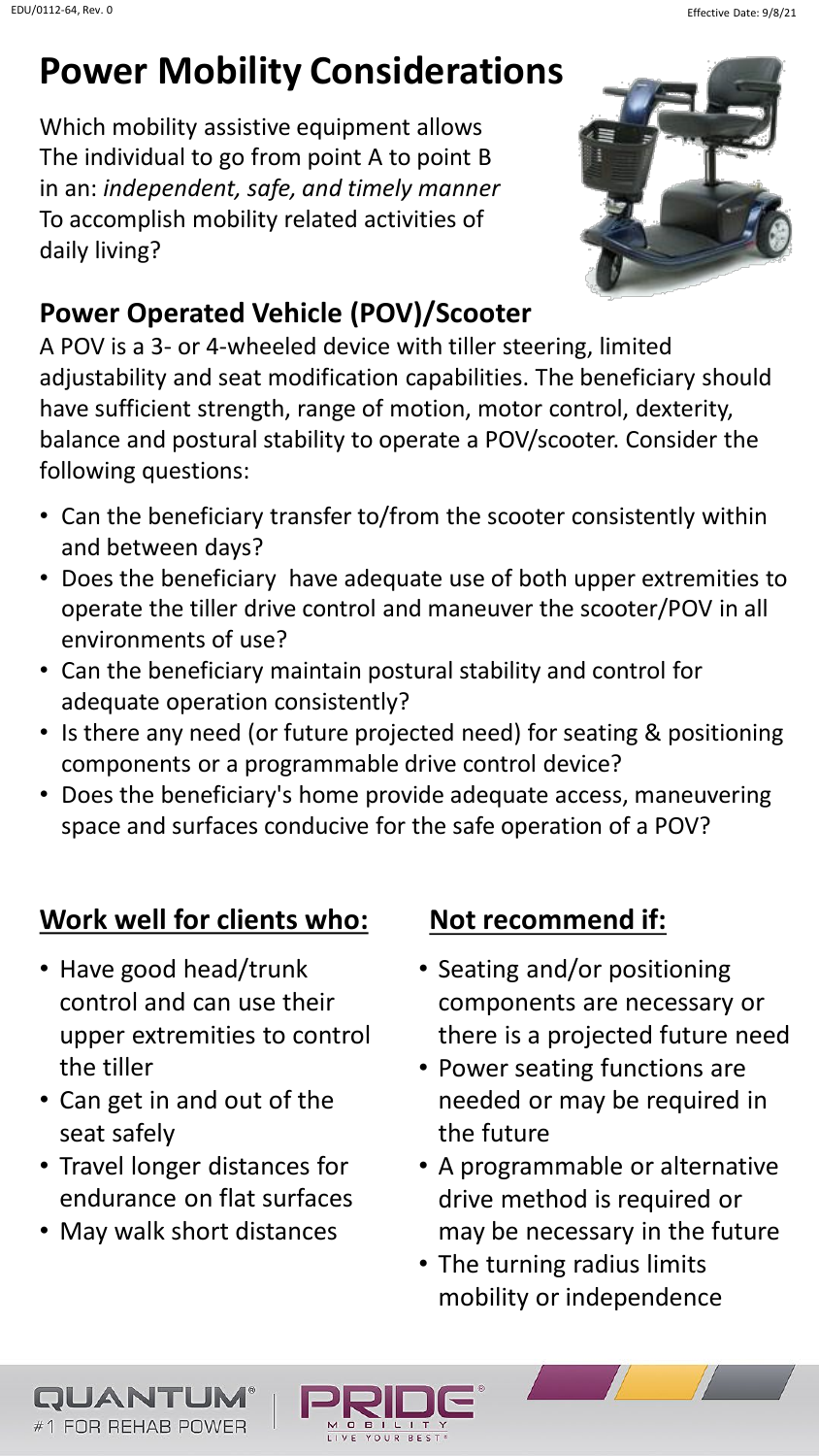# **POV/Scooter Classifications**

\*minimum performance requirements listed

## **Group 1 POV (K0800 – K0802):**

- $\triangleright$  5 mile range
- $\geq 20$  mm (3/4 in.)
- obstacle climb
- $\geq 3$  mph speed
- $\triangleright$  Weight capacity:
	- $\bullet$  < 300 lbs.
	- 301 lbs. 450 lbs.
	- 451 lbs. 600 lbs.
- $\triangleright$  Intent for use on flat hard surfaces
- Intent for use is  $< 2$ hours a day
	- $\triangleright$  Primarily for endurance management

### **Three-Wheeled Scooter:**

- $\triangleright$  Tighter turning radius
- Larger foot space

## **Group 2 POV (K0806 – K0808):**

- $\geq 10$  mile range
- $>$  50 mm (1.968 in.)
- obstacle climb
- $\geq 4$  mph speed
- $\triangleright$  Weight capacity:
	- $\bullet$  < 300 lbs.
	- 301 lbs. 450 lbs.
	- 451 lbs. 600 lbs.

 Deemed to have "added capabilities that are not needed for use in the home" by some payers (Medicare)

#### **Four-Wheeled Scooter:**

- $\triangleright$  Increased stability with extra wheel
- $\triangleright$  Increased stability on inclines

### **To determine turning capabilities within the home:**

Length and width of floor space should be at least two times as wide as the turning radius of the POV's specifications





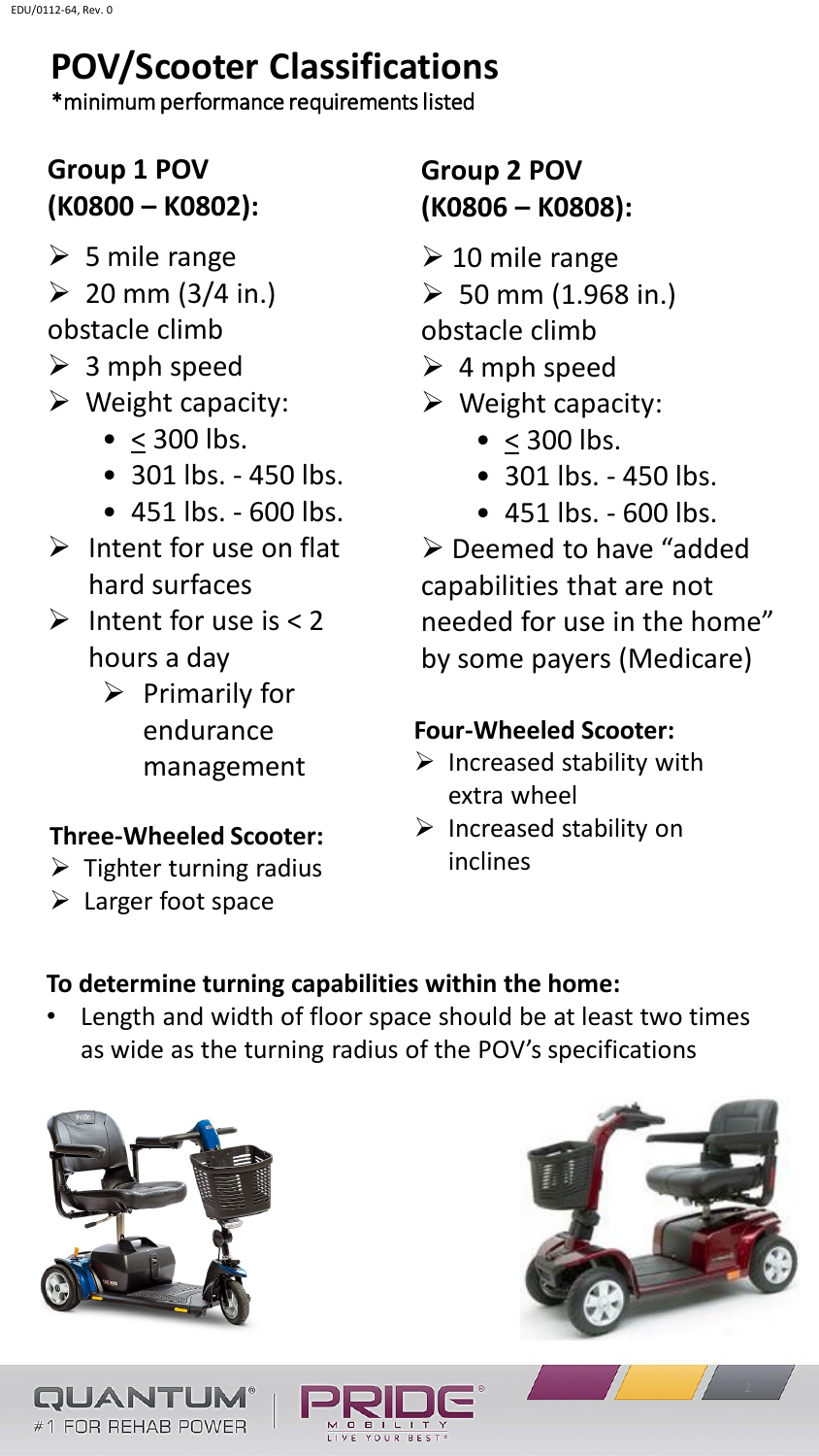# **Client Centered Considerations: Power Mobility**

#### **Technical Expert Panel (TEP) Intent for Use:**

- **1. Standard Use (Group 1)** A category of chairs designed primarily for intermittent use on flat, hard surfaces with minimal surface irregularity.
	- NO power seating/positioning options

**2. Standard Plus Use (Group 2)** – A category of chairs designed primarily for regular use on flat hard surfaces with minimal to moderate surface irregularity.

• Power Tilt and Foot Platform possible

**3. General Use (Group 3)** – A category of chairs designed for a mixture of continuous use on flat to rolling terrain, and hard surfaces with moderate surface irregularity.

• All available power seating functions

**4. High Activity Use (Group 4)** – A category of chairs designed for frequent use on uneven terrain, hard and soft surfaces with moderate to extreme surface irregularity, or for speeds and ranges that exceed those of chairs designed for standard or general use.

#### **Questions to consider:**

QUANTUN #1 FOR REHAB POWER

- Does your client utilize their power wheelchair 12-18 hours a day? Will their chair have enough range to accommodate their distance traveled and hours of use?
	- This is continuous use = consider Group 3
- Can the individual transfer to and from the PWC independently and change either position on their own volition?
	- Consideration of power seat elevation (requires Group 3)
	- Consideration of powered tilt, recline, articulating foot platform for repositioning
- Does your client have a history of or current pressure injury or lacks sensation?
	- **Tilt and recline** provides the most pressure relief when used in combination
		- Either 35° of tilt with 100° recline OR 15-25° tilt with 120° recline
		- 45˚ of tilt with 120˚ of recline provides a 40% load reduction
- Will your client encounter obstacles > 1.5" or uneven terrain, grass, gravel? –consider Group 3 base
- Would constant vibration and jarring forces from various terrain/thresholds impact your clients: balance, access to drive control, comfort, position?

YOUR BEST

• Consider Group 3 with requirement of base suspension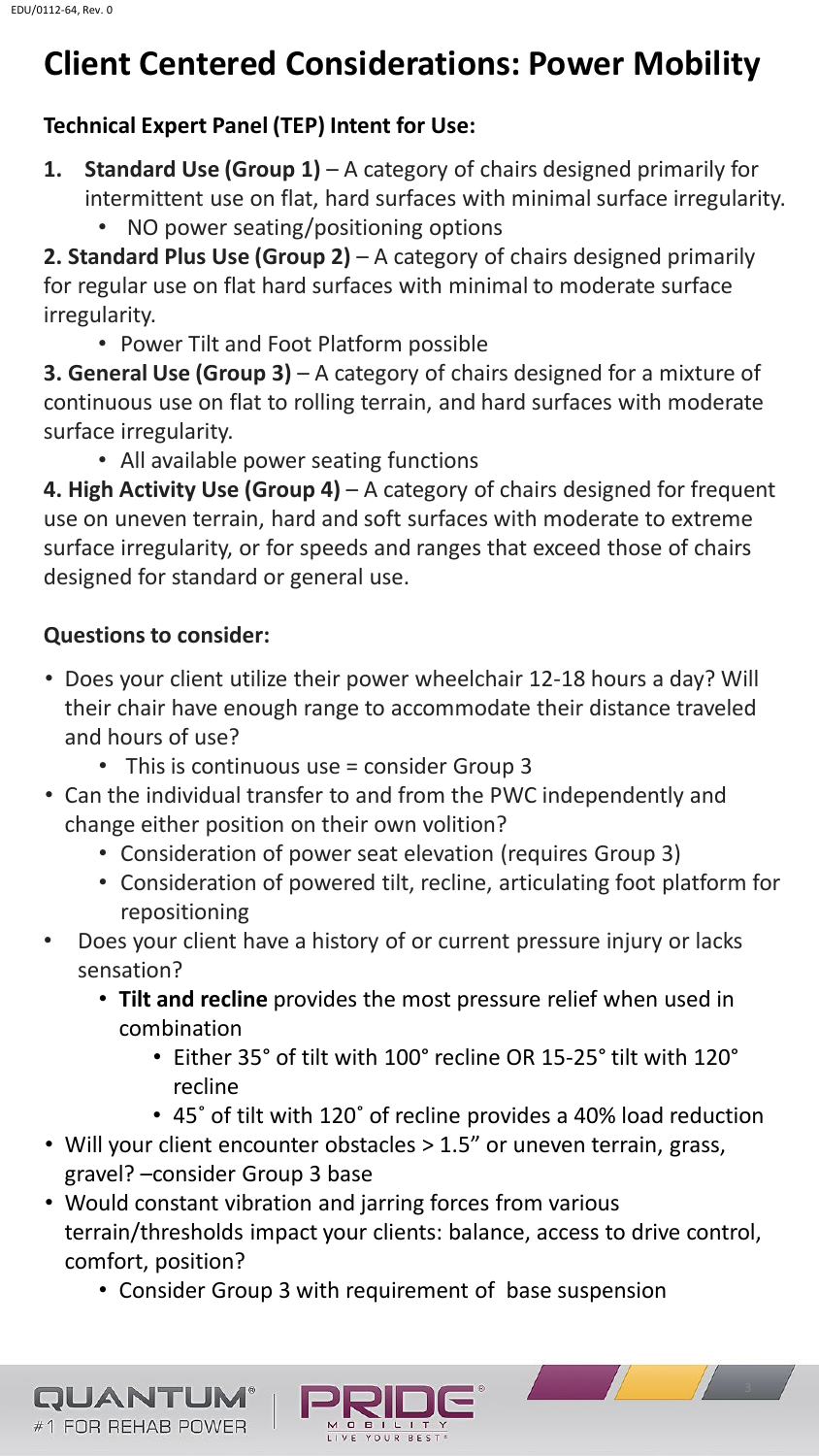# **Qualifications for Power Mobility**

- Client does not have sufficient upper extremity function to propel a manual wheelchair in the home to participate in mobility related activities of daily living (MRADLs) even if optimally configured.
- A manual wheelchair or scooter cannot provide safe, timely, independent mobility and why.
- They require the use of a joystick or alternative input device and/or seating/positioning needs that can not be met by a MWC or scooter.
- A clients home has adequate access for maneuvering, and they can safely
- use the power wheelchair.

#### **Group 2**

- Created for those using >2 hours a day
- No added suspension
	- Made for use on flat/hard surfaces
- Single power or multipower
	- Multipower typically being limited to 2 power seating features
	- Limited options
- Minimum requirements:
	- 7 mile range
	- 3 mph top speed
	- 1.57" obstacle climb
	- 6 degree incline
- Basic/minimal programming
	- Cannot use alternative drive controls (ex: head array)
- Diagnosis to consider: COPD, CHF, arthritis, peripheral neuropathy

#### **Group 3**

- Created for more active, continuous users
	- Those with neurological, myopathy, or congenital skeletal deformities
- HAS suspension
	- Maintains positioning in chair
	- Limits pain/discomfort
	- Helps with stability and longevity of the base
- Minimum requirements:
	- 12 miles range
	- 4.5 mph top speed
	- 2.362" obstacle climb
	- 7.5 degree incline
	- Single and Multipower options:
		- Tilt
		- **Recline**
		- Elevating/articulating foot rest
		- Seat elevation
		- Anterior tilt
	- Custom programming capabilities and use of alternative drive controls